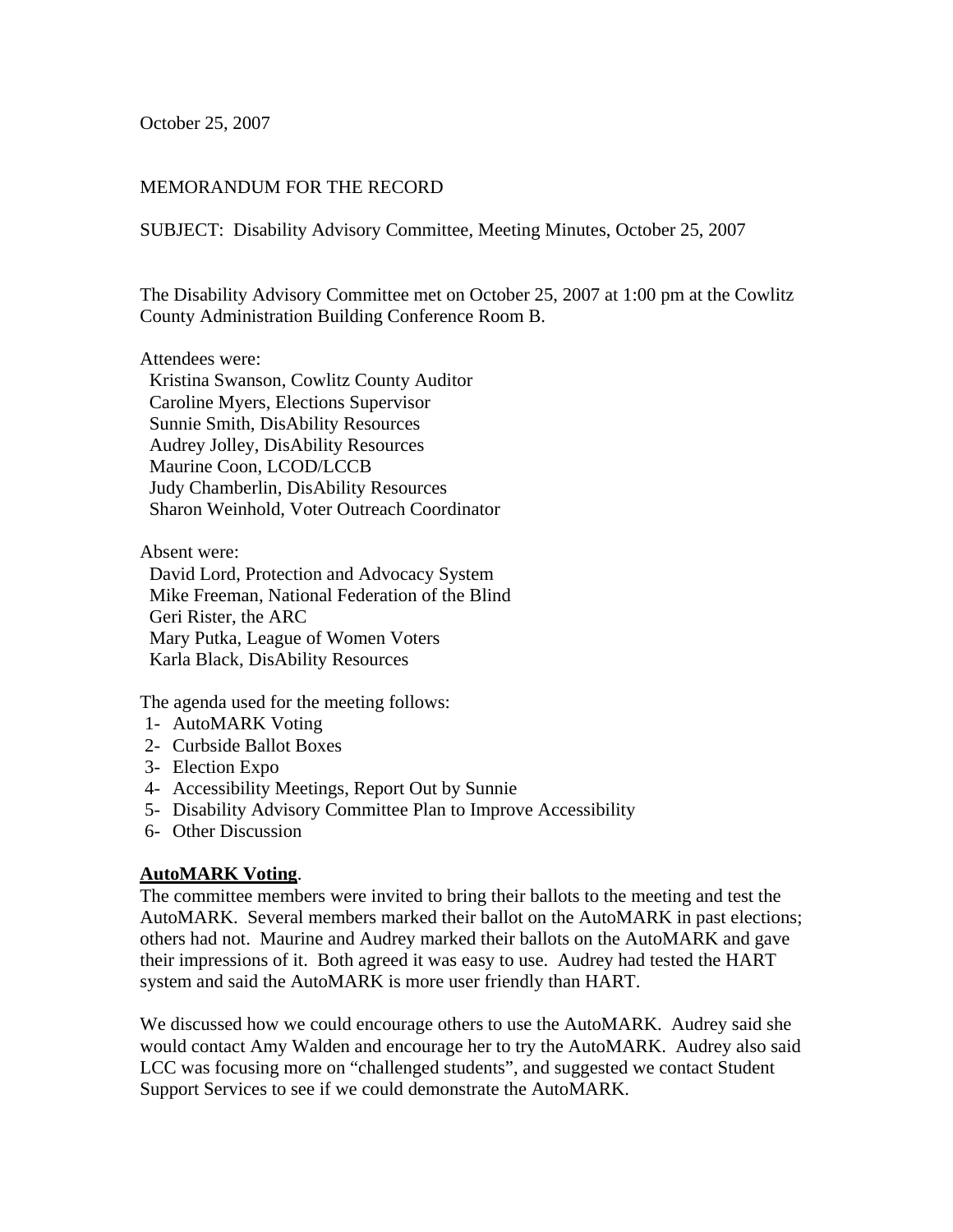## **Curbside Ballot Boxes**.

A report was given on the status of the curbside ballot drop boxes. The purpose of the ballot boxes is to provide voters another convenient way to return their ballot, and to give persons with disabilities, especially those that are drivers, a way to return their ballot without leaving their vehicle.

The ballot boxes were used for the first time during the 2007 Primary. One-third of all ballots were returned using the drop boxes. Use has increased during the General Election, with 42% of the ballots returned using the drop boxes to date.

We plan to modify the Longview curbside ballot drop box to make it more accessible voters walking in the park. The plan is to lay cement from the sidewalk to the ballot box and to open the sidewalk side of the box. Sunnie suggested it would be easier for persons with disabilities to vote if they could place their ballot in the box without having to use their hands to open anything. Carolyn said she would contact the maintenance people to see if that could be done.

**Election Expo**. A flyer for the "Election Expo" was distributed to the members. The Election Expo will be held on October 30. While the Elections Office is always open to the public, the purpose of the Expo is to give legislators and the public an opportunity to tour the elections office and walk through the election process. Kris Swanson and members of the elections staff will be conducting the tours and discussing the election process. Advisory Committee members were invited to attend.

# **Accessibility Meetings**.

Sunnie Smith reported on a meeting she attended at the Secretary of State's Office in Olympia. She said they discussed the Accessible Voting Grant Program, which is funded at \$1.7M for accessibility improvements. There will be two grant cycles in 2008, with applications for the first cycle due by January 15, 2008. The priorities are for continued ADA access requirements and programs that will improve the administration of elections for voters with disabilities for the 2008 elections.

Kris Swanson asked if the committee members had any suggestions on possible grant submissions for Cowlitz County. Members discussed several potential areas that should be considered for grants. They included:

- Creating audio CDs of the Local Voter's Pamphlets and distributing them to interested parties. Audrey suggested the School of the Blind in Seattle might be able to help us with the audio CDs.
- Buying media exposure (local TV, radio, print ads) to market accessibility initiatives and equipment.

Kris thought these were good areas to pursue. She asked members to submit any other ideas they have to the Elections Office.